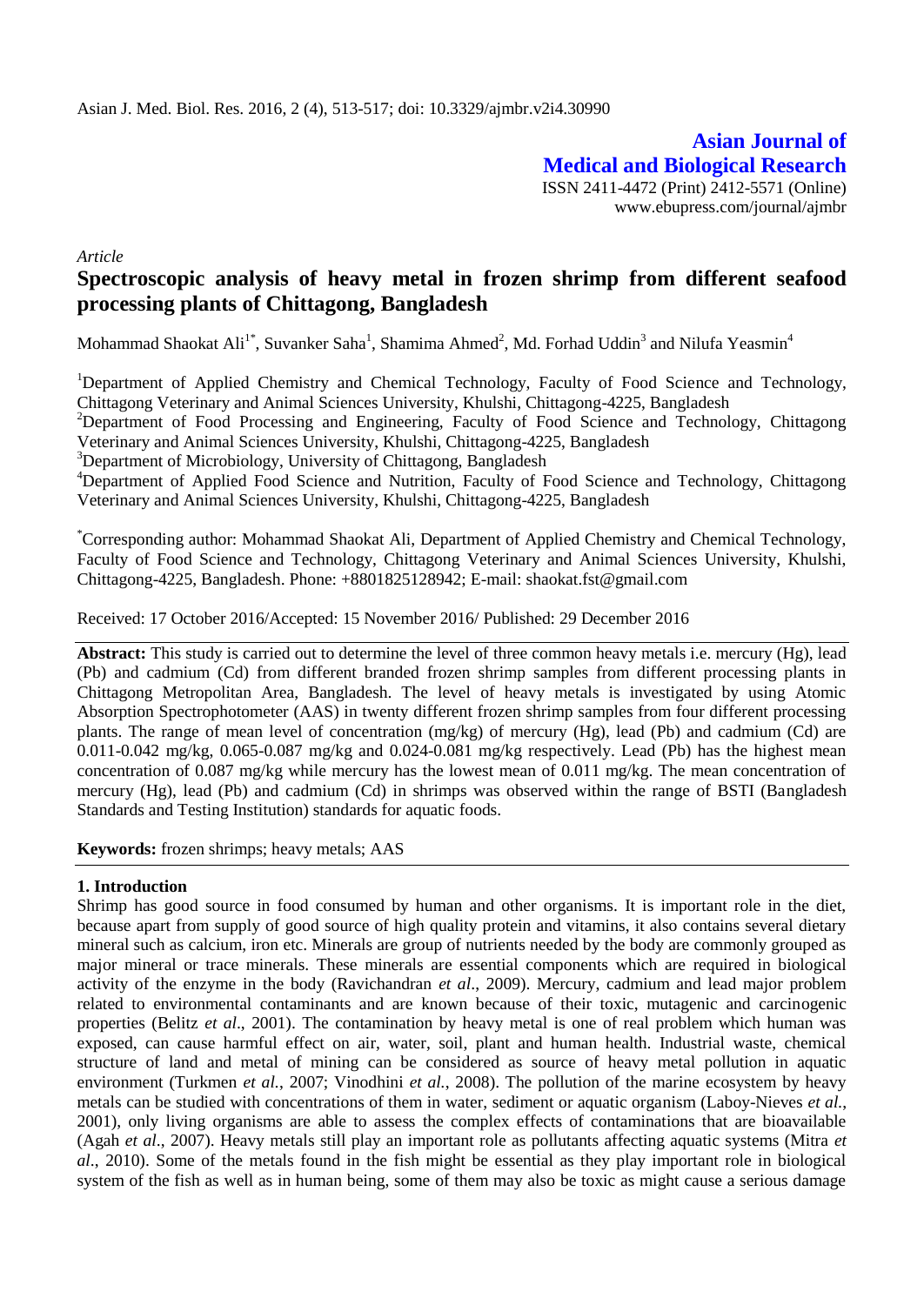in human health even in trace amount at a certain limit. The common heavy metals that are found in fish include copper, iron, zinc and manganese, mercury, lead and cadmium (Robisch *et al.*, 1993; Fernandes *et al*., 2008). Toxic elements can be very harmful even at low concentration when ingested over a long time period.

Heavy metals are defined as all metals of atomic weight greater than sodium with specific gravity of more than 5.0. The term 'heavy metal' has been used extensively to describe metals that are environmental pollutants (Walker *et al.*, 1982). Even though some metals are essential when taken up by organisms, their excessive presence will reverse the effect so that benefit becomes toxicity. Heavy metals can be critically important to the life processes of marine organisms. The non-essential heavy metals include cadmium, gold, lead, mercury, silver, and metals (including radio nuclides) of higher atomic weight (Rainbow, 1985).

Mercury is relatively ubiquitous, is present at trace levels in living organisms in both inorganic and organic forms. Its toxic effects have been highlighted by some cases of collective poisoning in people who consumed a large amount of fish (Renzoni *et al*., 1998; Chen *et al*., 2002). It is generally accepted that seafood represents one of the major sources of mercury in the human food chain. Marine organisms are able to accumulate this metal and its most toxic organic compounds by filtering their food from seawater.

Cadmium is a relatively rare earth element that is almost uniformly distributed in the earth's crust with an average concentration of 0.15-0.2 mg/kg and ubiquitously present in food, water and air (Passwater *et al.*, 1983). Cadmium circulates in the blood primarily bound to the red cells. It is evidently bound partly to hemoglobin and partly to metallothionein. Cadmium is very efficiently retained in the organism and normally only a very small quantity is excreted daily. The main route of excretion is via the urine. Excretion is low, less than 0.01% of the total body burden per day. Cadmium can also be excreted through other routes (feces, saliva, and hair) but at a much lower rate than in the urine (Piscator, 1979). Long-term exposures with daily intakes of 300-480 μg of cadmium may cause renal tubular dysfunction.

In addition, the low solubility of lead salts restricts movement across cell membranes. Tetramethyl lead could be accumulated rapidly from water by the rainbow trout (Wong*,* 1975). Highest residues were found in the intestinal fat, skin and gills. There was no relation between species, feeding habits and size of fish and concentration of tetraalkyl lead in tissues (Moore *et al.*, 1984).

### **2. Materials and Methods**

### **2.1. Sample collection**

About 20 frozen shrimp samples were collected from 4 different seafood processing plants under Chittagong Metropolitan Area, Bangladesh. Then the samples were supplied directly for laboratory analysis.

# **2.2. Sample preparation**

For analysis, the frozen shrimp sample were defrosted for 2 h, it was then weighed into a pre weighed petri-dish, and then dried at 80ºC in hot air oven. The dried samples weight were taken and recorded at intervals of 4 h until a constant weight was obtained. Then the dried sample was transferred into a pre-heated muffle furnace at 550 $^{\circ}$ C for ashing. Then the ash was mixed into nitric acid (HNO<sub>3</sub>) solution. 200 Perkin Elmer atomic absorption spectrophotometer model was used to analyze the concentration (mg/kg) of heavy metals (Hg, Pb and Cd).

# **2.3. Analytical procedure**

# **2.3.1. Mercury (Hg)**

The mercury standard calibration plot (0, 2.5, 5, and 10 mg/L) was prepared in 10 mL of acid mixture containing 1.5% HNO<sub>3</sub> and 1.5% H<sub>2</sub>SO<sub>4</sub>. Nine milliliters of acid mixture were added to 1 mL of digested sample. Mercury was determined using an aqueous solution of 3% (w/v) NaBH<sub>4</sub> in a 1% (w/v) NaOH solution freshly prepared and filtered as reducing agent. One to two drops of silicon antifoaming was dispensed into a reaction flask before introducing any solution. All solutions were stabilized by adding 500 μL of 5% KMnO<sub>4</sub> solution before starting the determination.

#### **2.3.2. Lead (Pb)**

A calibration curve (0, 5, 10 and 20 mg/L) was prepared in 0.2% HNO3 and samples were diluted 1:4. Aliquots of 10 μL of digested samples were introduced directly into the graphite furnace with an equal volume of matrix modifier (10 g/L of NH<sub>4</sub>H<sub>2</sub>PO<sub>4</sub> prepared in 0.2% (v/v) nitric acid and 0.1% Triton X-100).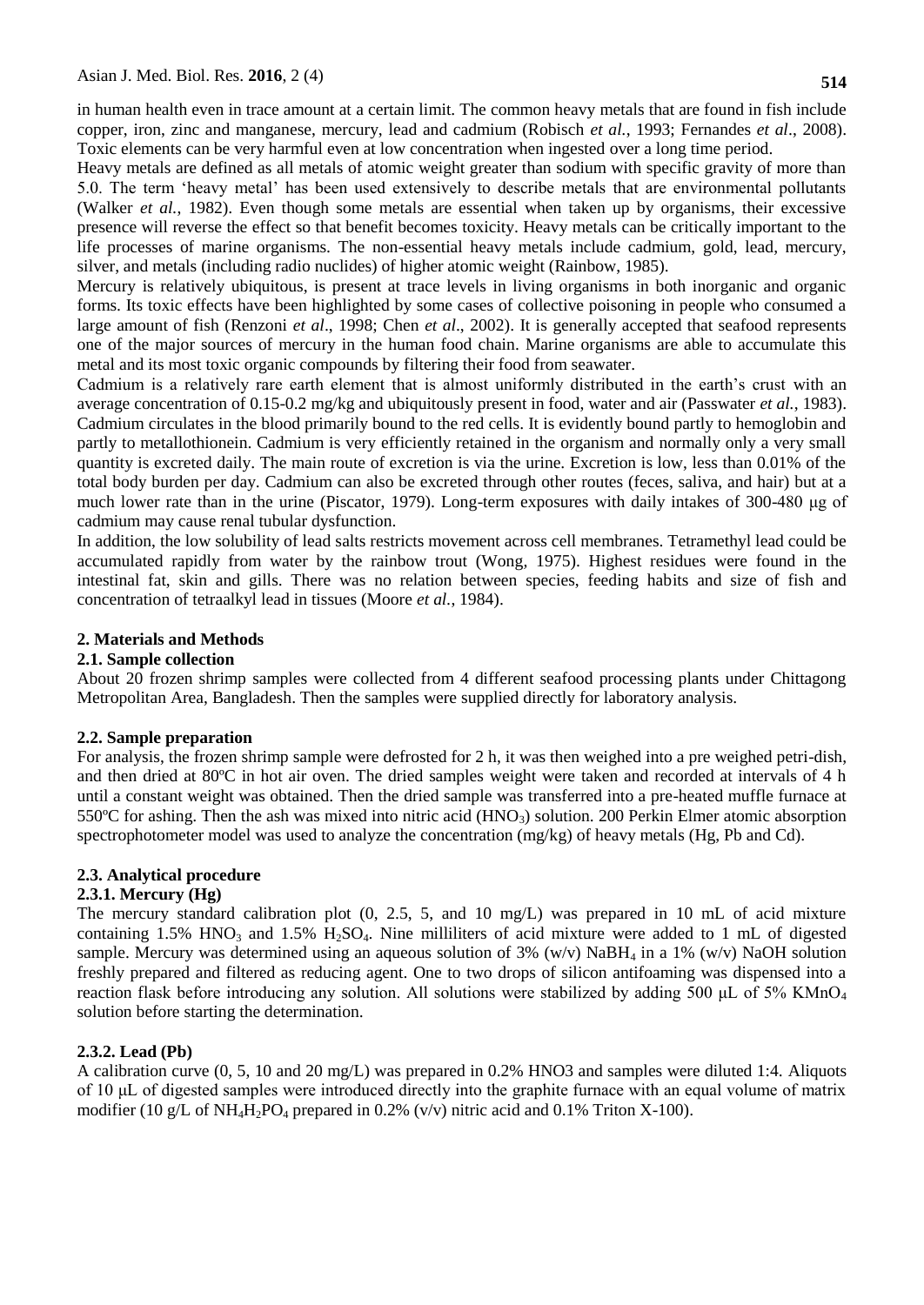### **2.3.3. Cadmium (Cd)**

A calibration curve  $(0, 1, 3, \text{ and } 5 \text{ mg/L})$  was prepared in 0.2% HNO<sub>3</sub> and samples were diluted 1:4. Aliquots of 20 μL of digested samples were introduced directly into a graphite furnace with an equal volume of matrix modifier (a mixture of 3.3% Pd and  $0.03\%$  Mg as nitrates in  $0.2\%$  HNO<sub>3</sub>).

### **3. Results**

# **3.1. Mercury (Hg)**

In this study, SS-I (Shrimp sample-I) had the lowest average level of mercury (Hg) concentration 0.011 mg/kg while the SS-II (Shrimp sample-II) had the highest average level 0.042 mg/kg. The mean value of average mercury (Hg) concentration was 0.026±0.01.

### **3.2. Lead (Pb)**

In SS-I (Shrimp sample-I) no detectable level of lead (Pb) was observed. The SS-II (Shrimp sample-II) had the highest average level of lead (Pb) concentration 0.087 mg/kg while the SS-IV (Shrimp sample-IV) had the lowest 0.065 mg/kg. The mean value of average lead (Pb) concentration was  $0.077\pm0.01$ .

### **3.3. Cadmium (Cd)**

The SS-I (Shrimp sample-I) had the highest average level of cadmium (Cd) concentration 0.081 mg/kg while the SS-III (Shrimp sample-III) had the lowest 0.024 mg/kg. The mean value of average cadmium (Cd) concentration was 0.043±0.02.

The overall observation on the heavy metal level of these selected frozen shrimp as in table 1 and table 2 showed that all the samples fell below the BSTI recommended level of heavy metal concentrations. The mean value of these heavy metal concentrations can be shown by graphical representation as Figure 1.

| Sample ID     | Mercury (Hg) mg/kg | Lead (Pb) mg/kg | Cadmium $(Cd)$ mg/kg |  |
|---------------|--------------------|-----------------|----------------------|--|
| $1.$ SS-Ia    | 0.01               | Nil             | 0.08                 |  |
| $2.$ SS-Ib    | 0.01               | <b>Nil</b>      | 0.085                |  |
| $3.$ SS-Ic    | 0.005              | Nil             | 0.08                 |  |
| $4.$ SS-Id    | 0.02               | <b>Nil</b>      | 0.082                |  |
| 5. SS-Ie      | 0.01               | Nil             | 0.079                |  |
| 6. SS-IIa     | 0.049              | 0.09            | 0.088                |  |
| 7. SS-IIb     | Nil                | 0.085           | 0.01                 |  |
| 8. SS-IIc     | Nil                | 0.088           | 0.011                |  |
| $9.$ SS-IId   | 0.04               | 0.081           | 0.015                |  |
| $10.$ SS-IIe  | 0.037              | 0.089           | 0.014                |  |
| $11.$ SS-IIIa | 0.03               | 0.08            | 0.017                |  |
| $12.$ SS-IIIb | 0.031              | 0.082           | 0.022                |  |
| $13.$ SS-IIIc | 0.033              | 0.081           | 0.025                |  |
| 14 SS-IIId    | 0.033              | 0.075           | 0.029                |  |
| 15. SS-IIIe   | 0.03               | 0.079           | 0.025                |  |
| 16. SS-Iva    | 0.022              | 0.065           | 0.04                 |  |
| $17.$ SS-IVb  | 0.02               | <b>Nil</b>      | 0.045                |  |
| $18.$ SS-IVc  | 0.023              | 0.06            | 0.038                |  |
| 19. SS-IVd    | 0.022              | Nil             | 0.035                |  |
| 20. SS-IVe    | 0.02               | 0.069           | 0.041                |  |

#### **Table 1. Evaluated concentrations of heavy metals in total frozen shrimp.**

#### **Table 2. The mean value of average concentration of heavy metals in frozen shrimp.**

| <b>Heavy Metals</b> | <b>Samples</b> |       |               |              | $Mean \pm SD$    |  |
|---------------------|----------------|-------|---------------|--------------|------------------|--|
|                     | SS-I           | SS-II | <b>SS-III</b> | <b>SS-IV</b> |                  |  |
| Mercury $(Hg)$      | 0.011          | 0.042 | 0.031         | 0.021        | $0.026 \pm 0.01$ |  |
| Lead (Pb)           | Nil            | 0.087 | 0.079         | 0.065        | $0.077 \pm 0.01$ |  |
| Cadmium (Cd)        | $\,0.081\,$    | 0.028 | 0.024         | 0.040        | $0.043 \pm 0.02$ |  |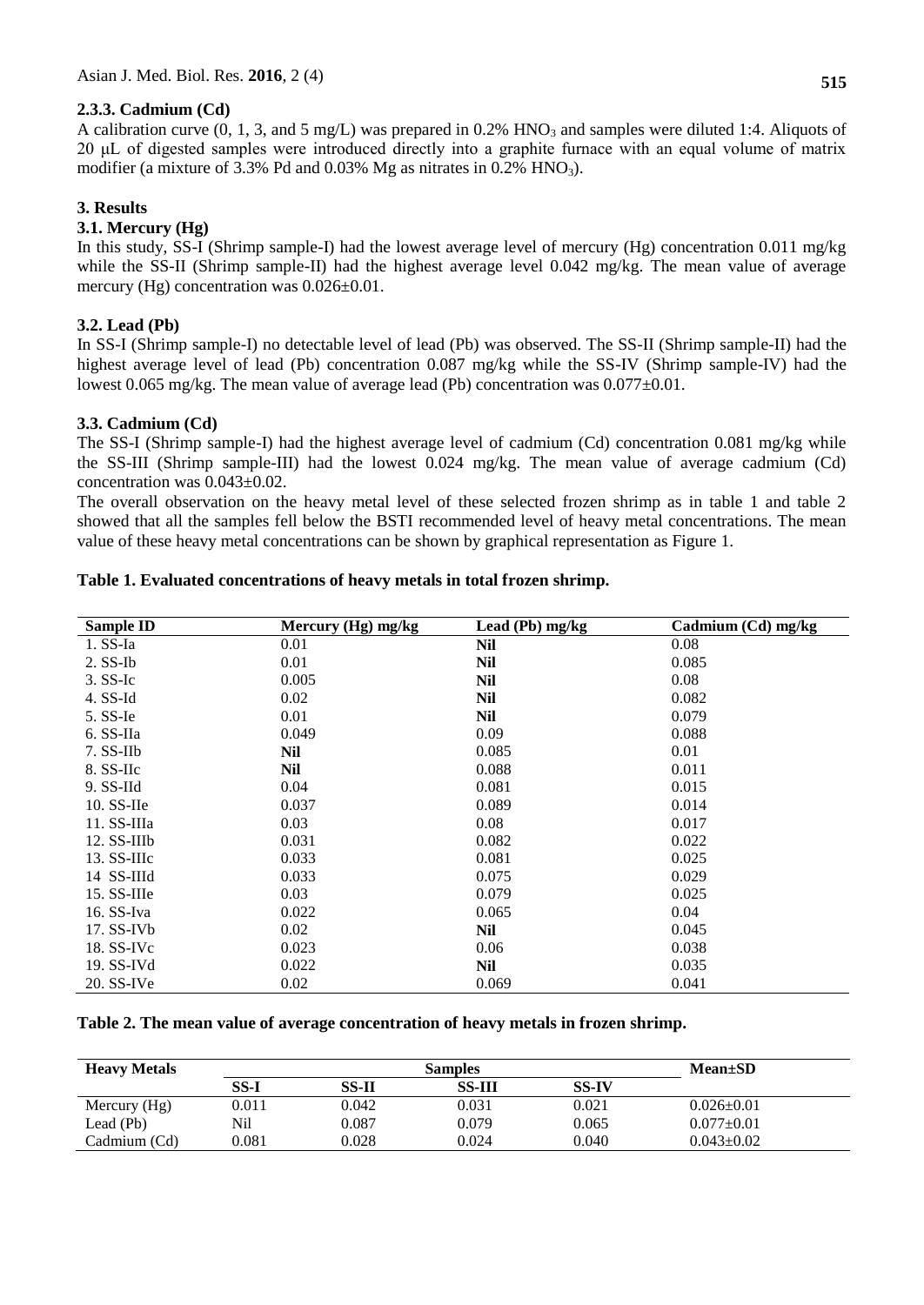

**Figure 1. Mean value of heavy metal concentration.**

#### **4. Discussion**

The levels of heavy metals in these frozen shrimp samples followed a uniform pattern as some confirmed to the BSTI permissible levels for heavy metals in food samples. The SS-I (Shrimp Sample-I) contained no lead (Pb) content in the flesh. The mean level of concentration (mg/kg) of mercury (Hg), lead (Pb) and cadmium (Cd) are 0.026±0.01 mg/kg, 0.077±0.01 mg/kg and 0.043±0.02 mg/kg respectively. However, these low levels do not exclude the risk of bioaccumulation in these crustaceans which are known to be bioaccumulative species. Heavy metals are major contaminants of the marine environment. Some, called trace elements (Fe, Cu, Zn, Mn, Mo, Co) are essential to the functioning of metalloenzymes, but can become toxic at high concentrations. Others, such as Hg, Cd and Pb, are only known for their toxic effects. Heavy metals can alter the physiology of organisms in several ways, either by their binding to soluble biomolecules (enzymes, DNA) or membrane (phospholipids) or reacting with thiol groups (SH) biomolecules.

This study result revealed that the maximum level of mercury (Hg), lead (Pb) and cadmium (Cd) of these selected frozen shrimp samples were 0.042 mg/kg, 0.087 mg/kg and 0.081 mg/kg respectively which fell below the BSTI recommended level.

#### **5. Conclusions**

The result found in this elemental analysis was under the BSTI permissible limit. Hence the heavy metal compositions of the selected shrimp samples, might not pose any immediate serious health effect given their accumulation in the human body but long time accumulation of these metals could lead to health issues.

#### **Acknowledgements**

The authors would gratefully like to acknowledge the laboratory support given by theBangladesh Council of Scientific and Industrial Research (BCSIR), Chittagong.

#### **Conflict of interest**

None to declare.

#### **References**

- Agah H, M Leermakers, M Elskens, SM Fatemi and W Baeyens, 2007. Total mercury and methyl mercury concentrations in fish from the Persian Gulf and the Caspian Sea. Water, Air, & Soil Pollution, 181: 95-105.
- Belitz HD, W Grosch and P Schieberle, 2001. Lehrbuch der Lebensmittelchemie. Berlin:Springer, ISBN 3-540- 41096 15.
- Chen CY, N Serrell, DC Evers, BJ Fleishman, KF Lambert, J Weiss, RP Mason and MS Bank, 2002. Meeting report: Methylmercury in marine ecosystems–from sources to seafood consumers. Environmental Health Perspectives, 116: 1706–1712.
- Fernandes C, A Fontainhas-Fernandes, D Cabral and MA Salgado, 2008. Heavy metals in water, sediment and tissues of *Liza saliens*from Esmoriz–Paramos lagoon, Portugal. Environ. Monit. Assess., 136: 267-275.
- Laboy-Nieves EN and JE Conde, 2001. Metal levels in eviscerated tissue of shallow water deposit feeding holothurians. Hydrobiologia, 459: 19-26.